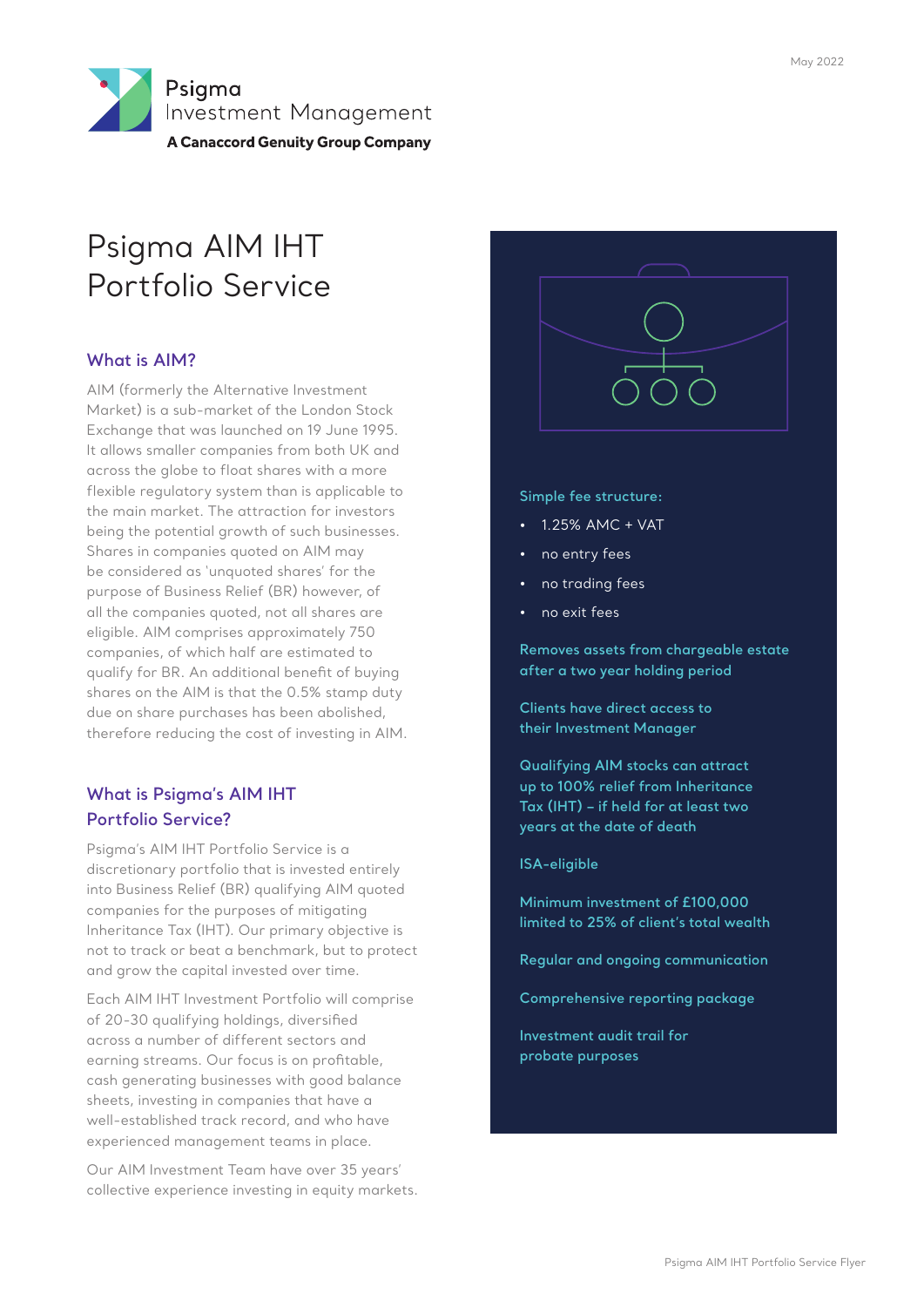We select a small number of qualifying equities from the extensive list of companies available on AIM through our rigorous selection process.

The tax relief available may change at any time. Psigma receives independent advice from a leading firm of auditors prior to making an investment and our holdings are reviewed on an annual ongoing basis. Each company's eligibility for BR is subject to HMRC approval at the time of death.

#### **What is the minimum investment for a Psigma AIM IHT portfolio?**

**The minimum investment in the Psigma AIM IHT Portfolio Service is £100,000. We recommend that an AIM IHT portfolio should not represent more than 25% of a client's overall wealth.**

#### **Who could it be suitable for?**

Psigma's AIM IHT Portfolio Service is designed for clients who wish to carry out IHT planning to reduce their Inheritance Tax liabilities. This service could be used to complement existing estate planning vehicles whilst allowing the client to retain ownership and control over their assets.

This service could also appeal to clients with Individual Savings Account (ISA) savings who wish to take advantage of the additional tax benefits of holding AIM securities within a tax-free wrapper whilst reducing their Inheritance Tax Liability.

The Psigma AIM IHT Portfolio Service is a high risk investment strategy therefore this service is best suited to clients who are comfortable with higher risk investments.

Clients are subject to Psigma's suitability assessment to ensure that this type of portfolio is suitable for their personal circumstances.

We recommend that you seek guidance from a Financial Planner before investing in a portfolio of this nature.

#### **An example of how AIM investing can save you inheritance tax**

| Client assets as at the date of death                 | IHT planning using AIM IHT<br>portfolio | IHT planning without using<br>AIM IHT planning |  |  |
|-------------------------------------------------------|-----------------------------------------|------------------------------------------------|--|--|
| Value of total client assets                          | £2,000,000                              | £2,000,000                                     |  |  |
| Value of AIM portfolio                                | £500,000                                | N/A                                            |  |  |
| Net taxable amount after using nil rate band of £325k | £1,175,000                              | £1,675,000                                     |  |  |
| IHT charge at 40%                                     | £470,000                                | £670,000                                       |  |  |
| Psigma initial charge                                 | £0                                      | N/A                                            |  |  |
| Net estate value including AIM assets                 | £1,530,000                              | £1,330,000                                     |  |  |

Figures are calculated at the date of death and do not take into account any gifting, inter spousal nil rate band transfers or investment growth in the portfolio.

#### **What is the time horizon?**

Typically clients who are considering IHT planning will have shorter time horizons than Psigma would normally recommend for its other discretionary services. AIM investments that qualify for Business Relief (BR) must have been held for two years as at the date of death. Therefore, investors could have the ability to remove assets from their chargeable estate after just two years.

The Psigma AIM IHT Portfolio Service should be regarded as a high risk, long-term, multigenerational investment with a time horizon that suits the personal circumstances of the investor.

#### **ISA**

AIM quoted shares are also eligible for investment within a Stocks and Shares ISA wrapper. All shares invested within a Stocks and Shares ISA are free from Income and Capital Gains Tax.

Holding AIM shares in an ISA has not always been possible and the Government could change these rules in the future.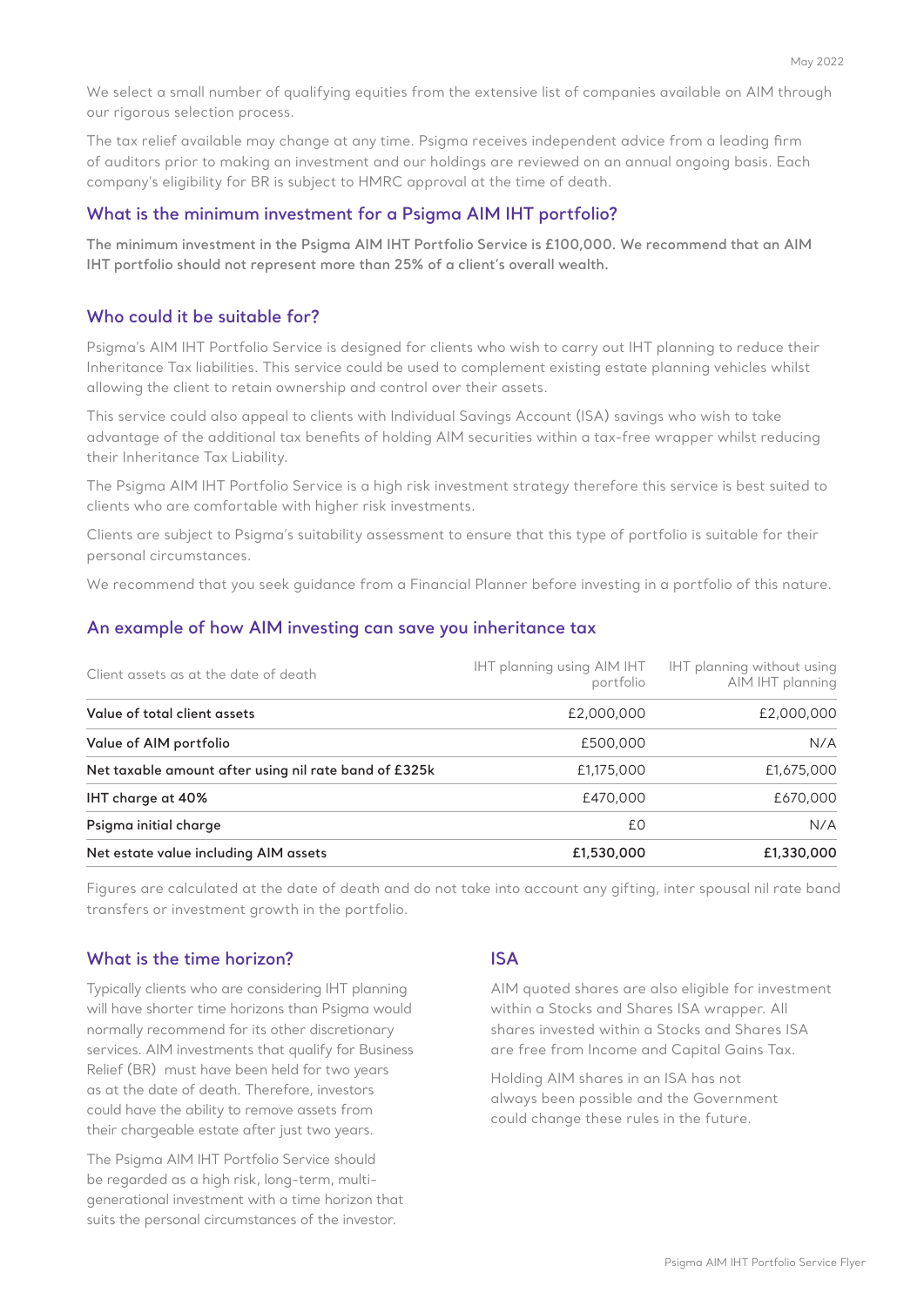#### **What are the potential tax benefits?**

Under the current tax rules set by HMRC in the UK, any qualifying shares in AIM quoted companies can be removed from a deceased estate for Inheritance Tax purposes. The investor must have held the qualifying asset for at least two years on the date of death and the company in which the investment is held must have maintained its qualifying status. This also applies where AIM quoted shares are transferred to an investor by way of a lifetime gift within the previous seven years where the asset has been held for at least two years on the date of the investors death.

It is worth noting that Psigma is not restricted to holding the same investment for the entire two year period and can sell a holding and reinvest

the proceeds into another qualifying stock without resetting the two year holding period.

Tax treatment depends on individual circumstances and could become less attractive if the tax rules were to change in the future.

#### **How do I open an account?**

To open an AIM IHT Portfolio, please speak with your Investment Manager, your Financial Adviser or contact our Client Services team on 020 3327 5400.

#### **What are Psigma's fees?**

The annual management fee is 1.25% + VAT, charged monthly in arrears. There are no additional fees for entry, trading, closing or transferring your account.

## Risk Warnings

- Shares in unquoted investments carry a higher degree of risk; the Psigma AIM IHT Portfolio Service should be regarded as a high risk, long-term, multi-generational investment with a time horizon that suits the personal circumstances of the investor. A portfolio of this type is not suitable for all investors. Psigma is not a tax specialist, and investors should seek professional advice on all tax matters.
- The tax relief available may change at any time. Psigma receives independent advice from a leading firm of auditors prior to making an investment and our holdings are reviewed on an annual ongoing basis. Each company's eligibility for BR is subject to HMRC approval at the time of death.
- AIM company shares can be less liquid than their larger counterparts in the FTSE 100 and 250 indices. In certain situations, it may be difficult to sell or obtain fair value of a particular investment quickly.
- Many AIM quoted companies have smaller management teams and, as such, the loss of any one individual may have a material impact on the prospects of a company. In a similar vein, some companies may have fewer product ranges or a more concentrated customer base, which could potentially leave it more vulnerable to sudden changes in market conditions.
- An AIM quoted company may elect to move up to the main market or de-list from AIM, in which case BR would cease to qualify following the transition. In such a scenario, we would be required to sell the holding and reinvest into another qualifying investment in order to maintain BR status. This may result in a capital gain or loss being crystalised which may not have otherwise occurred without BR being a key consideration.
- You should only invest in the Psigma AIM IHT Portfolio Service if you have financial security independent of any investment made.
- Psigma does not guarantee the timescale for fully investing portfolios, or that portfolios will be fully invested at all times in the future.

Potential investors should be aware that tax rules are subject to change. in order to ensure that the psigma aim iht portfolio is suitable for you, you should take advice from an independent Financial adviser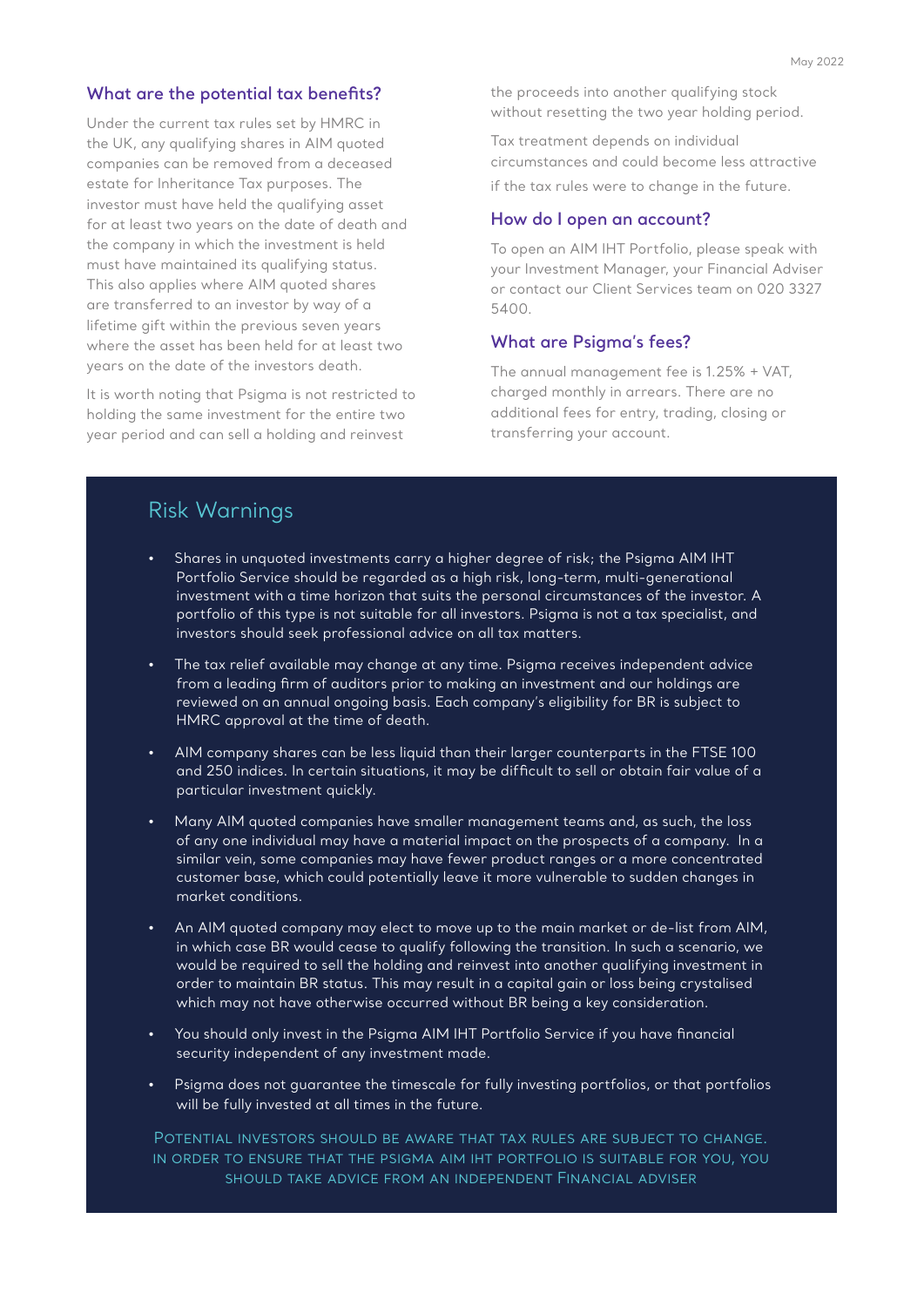# Performance

### **Psigma AIM IHT Portfolio Performance**



| <b>DISCRETE NET PERFORMANCE</b>                                             | $2013*$ | 2014       | 2015   | 2016   | 2017          | 2018                                                    | 2019   | 2020   | 2021         | $2022**$          |
|-----------------------------------------------------------------------------|---------|------------|--------|--------|---------------|---------------------------------------------------------|--------|--------|--------------|-------------------|
| Psigma AIM IHT Portfolio                                                    | 7.41%   | -2.85%     | 26.71% |        |               | 15.29%  26.40%  -16.72%  21.96%  2.26%  26.80%  -21.06% |        |        |              |                   |
| <b>FTSE Small Capitalisation Index Ex</b><br>Investment Trusts Total Return | 3.72%   | -2.68%     | 1299%  | 12.54% |               | 15.61% -13.80%                                          | 17.68% |        | 1.65% 31.26% | $-9.16%$          |
| FTSE AIM All-Share Index Total Return                                       | 5.44%   | $-16.53\%$ | 6 63%  |        | 16.07% 25.97% | -17.12%                                                 | 13.26% | 21 74% |              | $6.12\% -19.43\%$ |

\* 2013 discrete performance covers the period 31st October 2013 to 31st December 2013

\*\* Data to 31/05/2022

| l Month  | 3 Month   | 6 Month    | 1 Year     | 2 Years | 3 Years | 5 Years | $ITD***$ |
|----------|-----------|------------|------------|---------|---------|---------|----------|
| $-2.35%$ | $-6.34%$  | $-15.95%$  | $-15.06%$  | 23.57%  | 9.18%   | 6.64%   | 100.25%  |
| $-1.92%$ | $-2.23%$  | $-3.86\%$  | $-6.37\%$  | 58.47%  | 31.36%  | 28.08%  | 82.45%   |
| $-4.42%$ | $-5.90\%$ | $-17.38\%$ | $-21.50\%$ | 13.54%  | 4.83%   | 4.12%   | 34.08%   |
|          |           |            |            |         |         |         |          |

Past performance is not a guide to future performance.

\*\*\* Data inception to 31/05/2022

FTSE AIM All-Share Index shown as a reference only and should not be considered an appropriate benchmark for AIM IHT portfolios. Cumulative<br>performance shows the total performance over different lengths of time running up performance shows the portfolio's performance between two fixed specified dates; close of market on 31st December in the preceding year to<br>close of market on 31st December in the stated year. Data for 2013 covers the perio

Important Information: Since inception (31/10/2013), performance has been based on composite portfolio performance on mid-market valuation at each month end. From 1st January 2016 performance is based on the Psigma AIM IHT model portfolio.

The portfolio and benchmark performance numbers are calculated on a total return basis net of all fees and charges. Psigma AIM IHT Portfolio Service AMC is 1.25 + VAT, charged monthly in arrears.

Source: Psigma Investment Management, Interactive Data, Bloomberg 31/05/2022